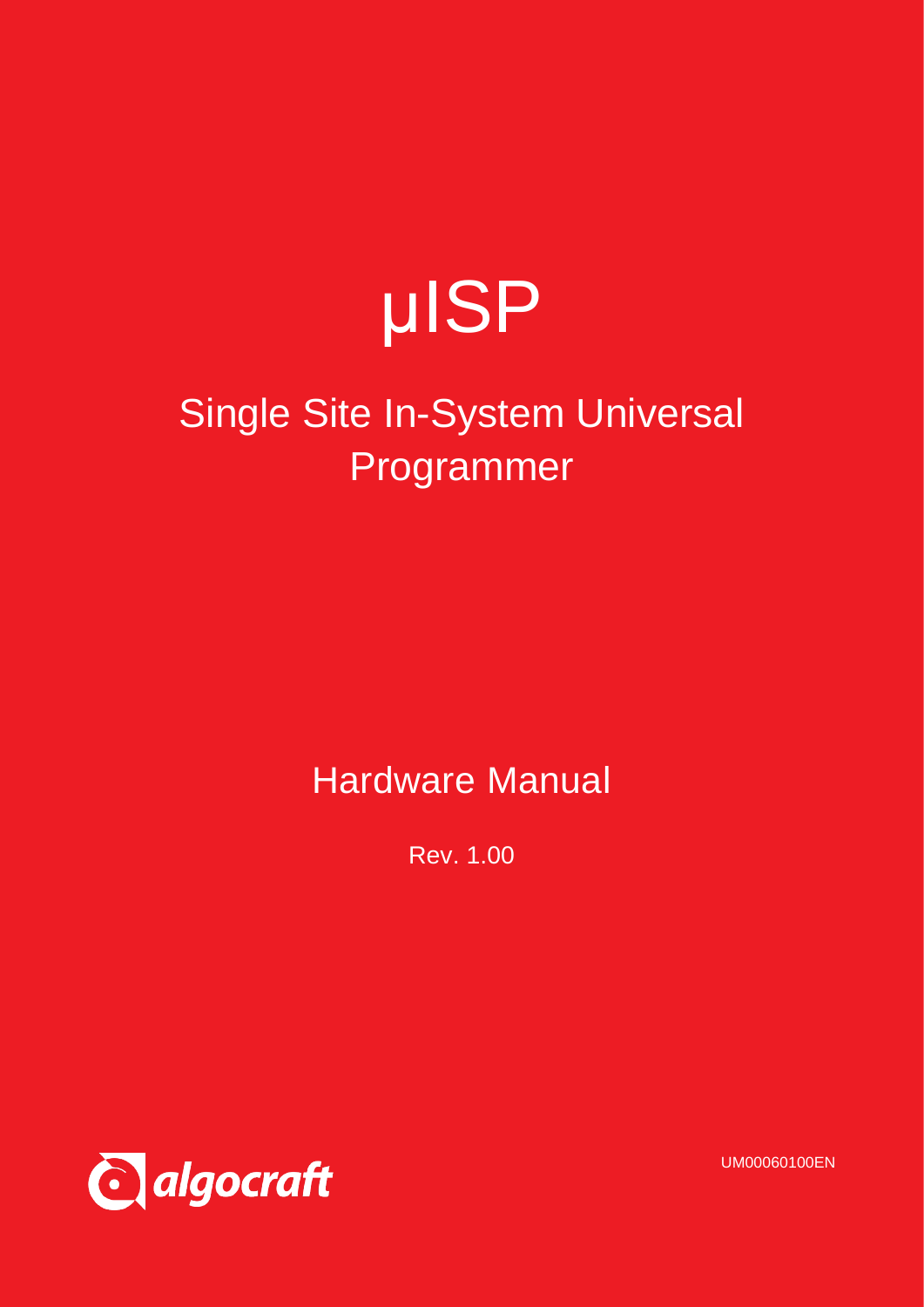#### **Copyright Information**

Copyright © 2010-2022 Algocraft Srl.

No part of this manual may be reproduced in any form or by any means (including electronic storage and retrieval or translation into a foreign language) without prior agreement and written consent from Algocraft.

#### **Disclaimer**

The material contained in this document is provided "as is", and is subject to being change, without notice, in future editions. Further, to the maximum extent permitted by applicable law, Algocraft disclaims all warranties, either express or implied, with regard to this manual and any information contained herein, including but not limited to the implied warranties of merchantability and fitness for a particular purpose. Algocraft shall not be liable for errors or for incidental or consequential damages in connection with the furnishing, use, or performance of this document or of any information contained herein. Should Algocraft and the user have a separate written agreement with warranty terms covering the material in this document that conflict with these terms, the warranty terms in the separate agreement shall control.

Whilst every effort has been made to ensure that programming algorithms are correct at the time of their release, it is always possible that programming problems may be encountered, especially when new devices and their associated algorithms are initially released. It is Algocraft's policy to endeavor to rectify any programming issues as quickly as possible after a validated fault report is received.

It is recommended that high-volume users always validate that a sample of a devices has been programmed correctly, before programming a large batch. Algocraft cannot be held responsible for any third party claims which arise out of the use of this programmer including 'consequential loss' and 'loss of profits'.

#### **Algocraft Warranty Information**

Algocraft warrants that this product will be free from defects in materials and workmanship for a period of one (1) year from the date of shipment. If any such product proves defective during this warranty period, Algocraft, at its option, either will repair the defective product without charge for parts and labor, or will provide a replacement in exchange for the defective product. Parts, modules and replacement products used by Algocraft for warranty work may be new or reconditioned to like new performance. All replaced parts, modules and products become the property of Algocraft. In order to obtain service under this warranty, Customer must notify Algocraft of the defect before the expiration of the warranty period and make suitable arrangements for the performance of service. Customer shall be responsible for packaging and shipping the defective product to the service center designated by Algocraft, with shipping charges prepaid. Algocraft shall pay for the return of the product to Customer if the shipment is to a location within the country in which the Algocraft service center is located. Customer shall be responsible for paying all shipping charges, duties, taxes, and any other charges for products returned to any other locations. This warranty shall not apply to any defect, failure or damage caused by improper use or improper or inadequate maintenance and care. Algocraft shall not be obligated to furnish service under this warranty a) to repair damage resulting from attempts by personnel other than Algocraft representatives to install, repair or service the product; b) to repair damage resulting from improper use or connection to incompatible equipment; c) to repair any damage or malfunction caused by the use of non-Algocraft supplies; or d) to service a product that has been modified or integrated with other products when the effect of such modification or integration increases the time or difficulty of servicing the product.

THIS WARRANTY IS GIVEN BY ALGOCRAFT WITH RESPECT TO THE PRODUCT IN LIEU OF ANY OTHER WARRANTIES, EXPRESS OR IMPLIED. ALGOCRAFT AND ITS VENDORS DISCLAIM ANY IMPLIED WARRANTIES OF MERCHANTABILITY OR FITNESS FOR A PARTICULAR PURPOSE ALGOCRAFT'RESPONSIBILITY TO REPAIR OR REPLACE DEFECTIVE PRODUCTS IS THE SOLE AND EXLUSIVE REMEDY PROVIDED TO THE CUSTOMER FOR BREACH OF THIS WARRANTY. ALGOCRAFT AND ITS VENDORS WILL NOT BE LIABLE FOR ANY INDIRECT, SPECIAL, INCIDENTAL, OR CONSEQUENTIAL DAMAGES IRRESPECTIVE OF WHETHER ALGOCRAFT OR THE VENDOR HAS ADVANCE NOTICE OF THE POSSIBILITY OF SUCH DAMAGES.

#### **Technical Support**

Please e-mail any technical support questions about this product to: support@algocraft.com.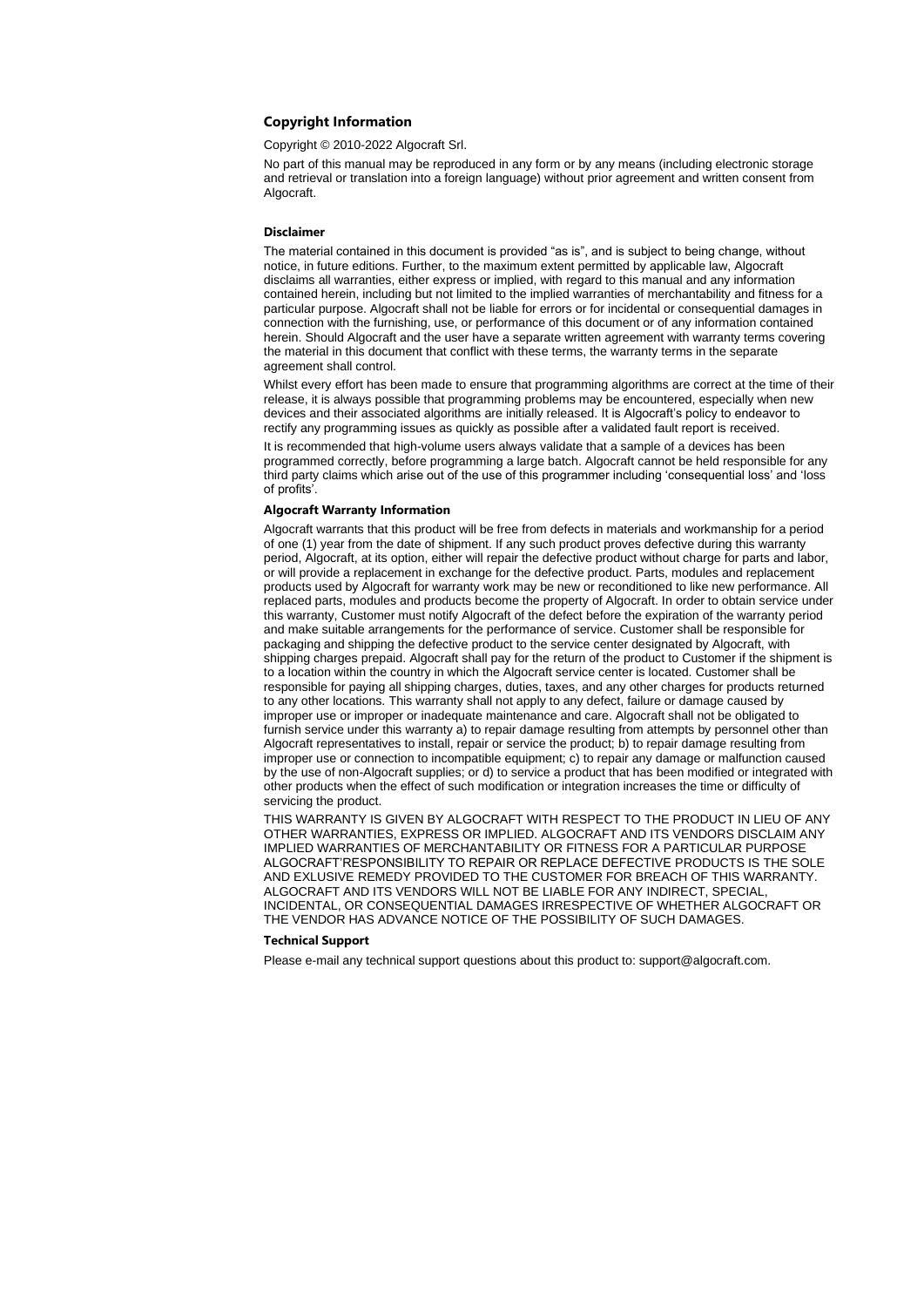# **Table of Contents**

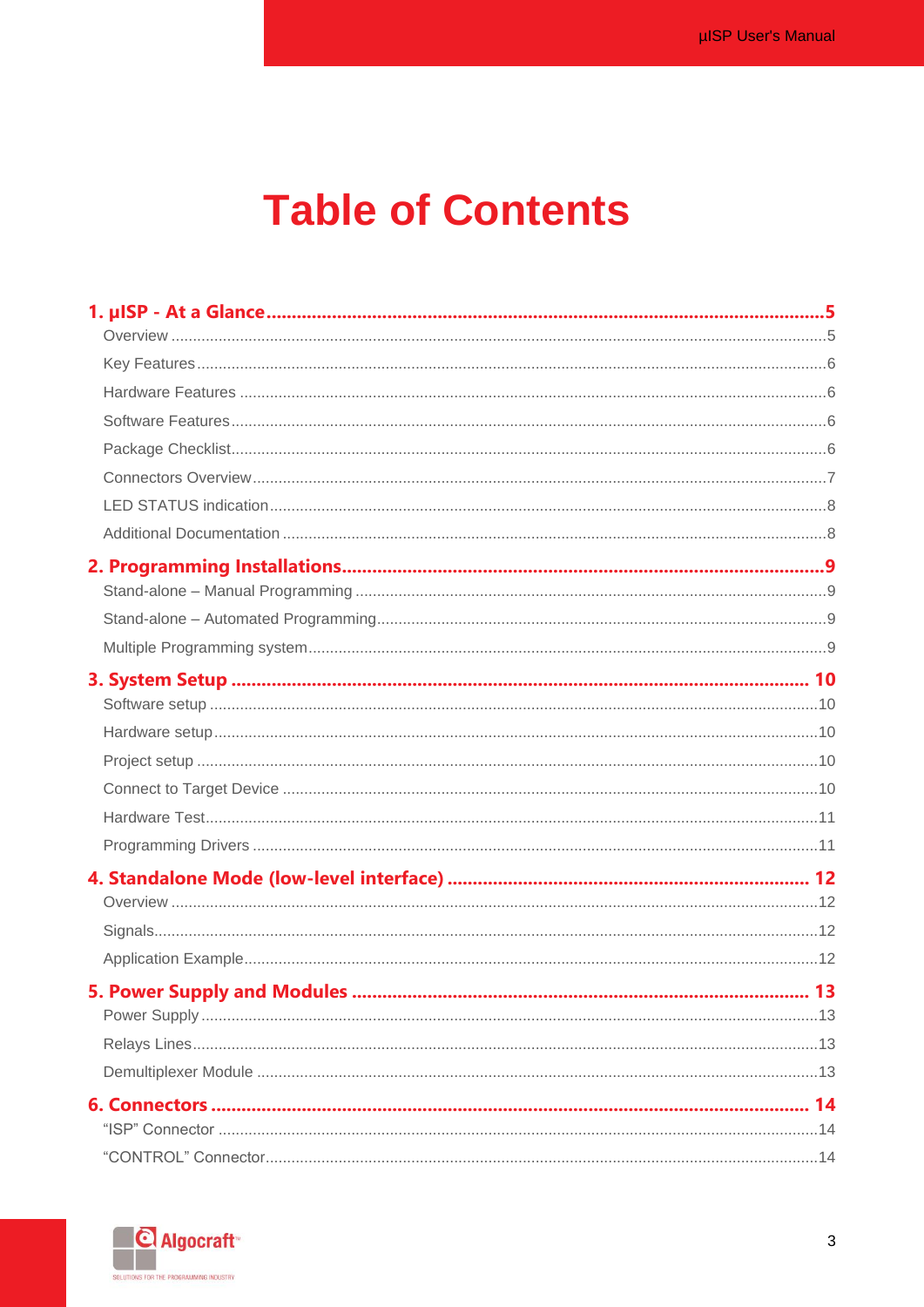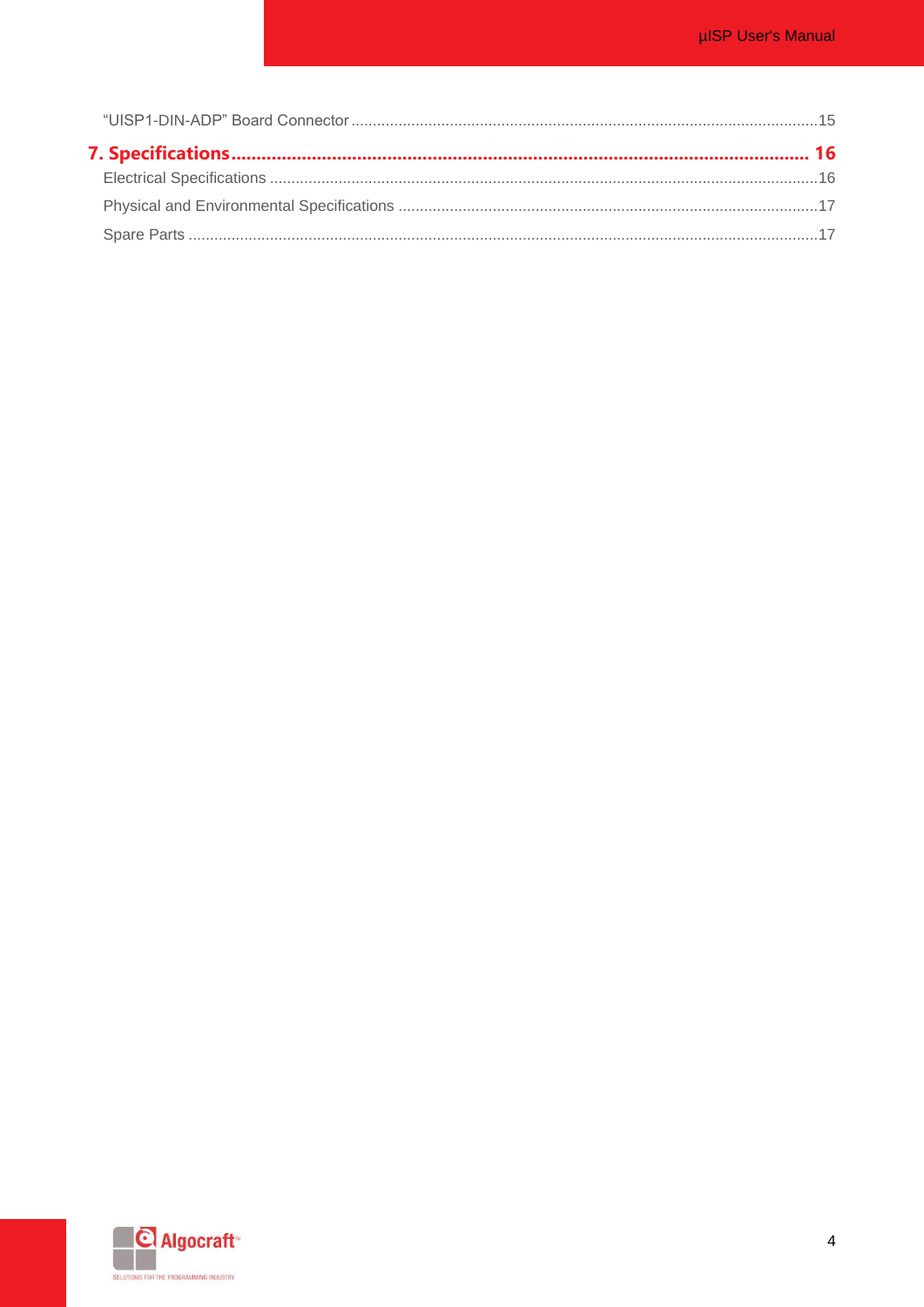# <span id="page-4-1"></span><span id="page-4-0"></span>1. **µISP - At a Glance**

#### **Overview**

Congratulations for purchasing a µISP In-System Programmer. Based on the Algocraft proprietary WriteNow! Technology, the µISP Series of In-System Programmers are professional programming instruments dedicated to the programming of devices. µISP can either work connected to a host PC (RS 232, USB, LAN connections are built in) or in standalone mode.

The programming cycle execution in standalone mode may occur by simply pressing the START button or through some control lines.

Its compact size and versatility allows a simple integration into production environments, manual and automatic.

The µISP series is compatible with the entire WriteNow! Series in order to allow an easy migration between the models. This is very interesting in order to migrate to multi-site solutions whenever needed into production.



The UISP1 in-system programmer

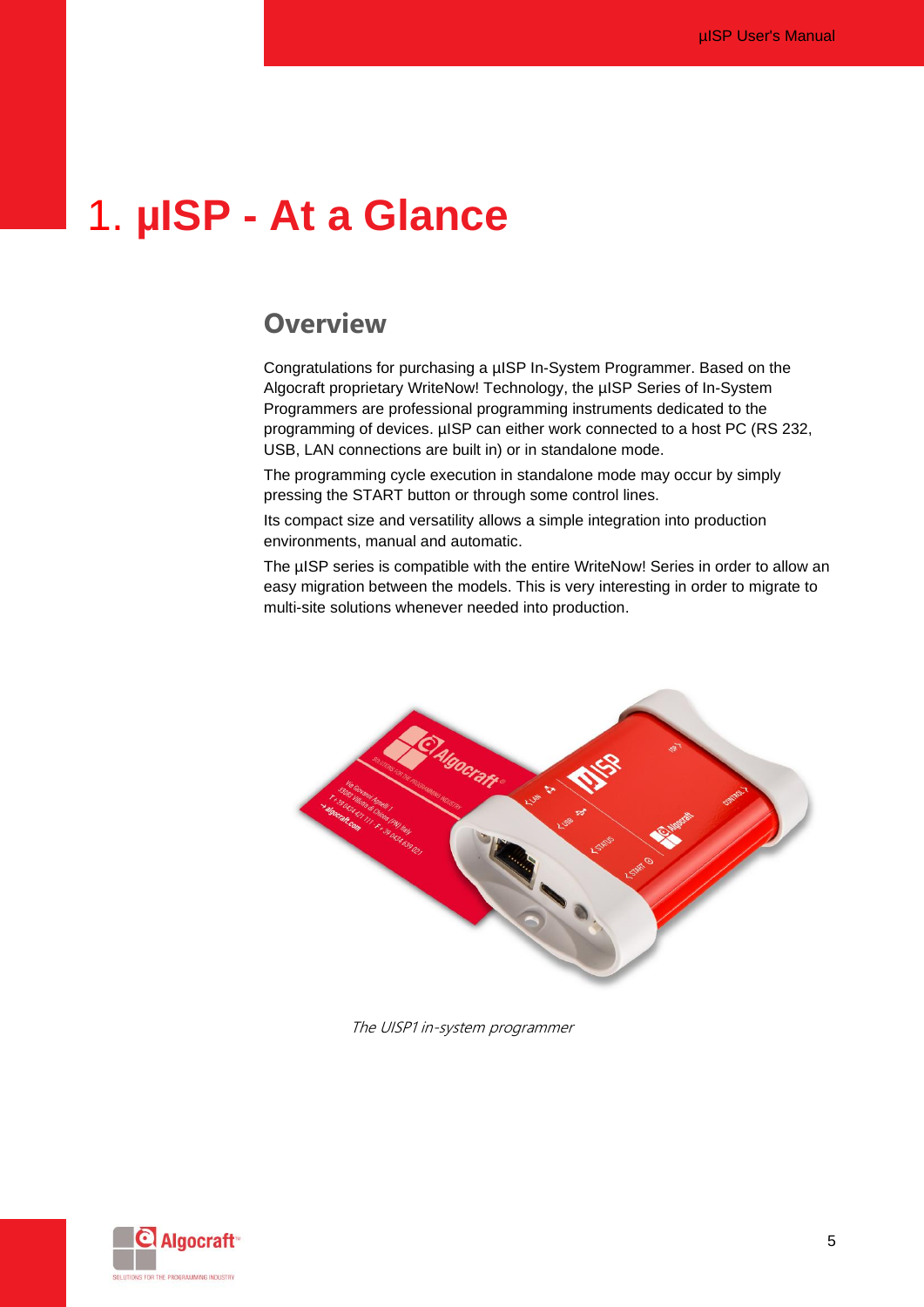#### <span id="page-5-0"></span>**Key Features**

- **■** Universal In System Programmer.
- **EXECUTE:** Standalone operations or host controlled.
- Easy to install and to use.
- **•** Compact size, fixture friendly.
- Thousands of supported devices with different programming protocols.

#### <span id="page-5-1"></span>**Hardware Features**

- **EXECUTE:** Supports microcontrollers, serial memories and other programmable devices.
- **■** High-speed.
- **•** Small size (fixture friendly).
- Designed for easy ATE integration.
- **·** Supports multiple interfaces (JTAG, SWD, UART, SPI/QSPI, BDM, SWIM, I2C, DAP, cJTAG, C2, ICSP, PDI, UPDI, FINE, MUST/MICE, MON08, ISSP, ICC, MDI, OUT, PSI5, SBW, custom, etc).
- **■** Memorizes data on a built-in memory card.
- **•** Programmable power supply output.
- **•** Programmable I/O voltage.
- **USB 2.0, LAN, RS-232 and low-level interface.**
- **■** START Push button.
- 5V USB powered or 5V AC/DC adapter.
- Dedicated outputs for relays barrier or demultiplexer modules.

#### <span id="page-5-2"></span>**Software Features**

- **•** Project Generator GUI with built in utilities: Image File Creation, File Manager, ISP Signal Connections, Memory Analysis.
- SDK/ API for custom application (Visual C, Visual Basic, C#, LabView, etc**).**
- **ASCII based command line protocol.**
- Variable data handling for serial numbering, MAC addresses, production codes, etc.
- Blank check/erase/program/verify/read operations;

#### <span id="page-5-3"></span>**Package Checklist**

The µISP programmer package includes the following items:

- 1. UISP1 unit.
- 2. AC/DC power supply adapter (5V output).
- 3. USB and Ethernet cables.
- 4. UISP1 test board.
- 5. DIN41612 48-way board adapter.
- 6. 16-ways and 10-ways 20cm flat cables.
- 7. 48-ways, female wire-wrap DIN41612 connector.

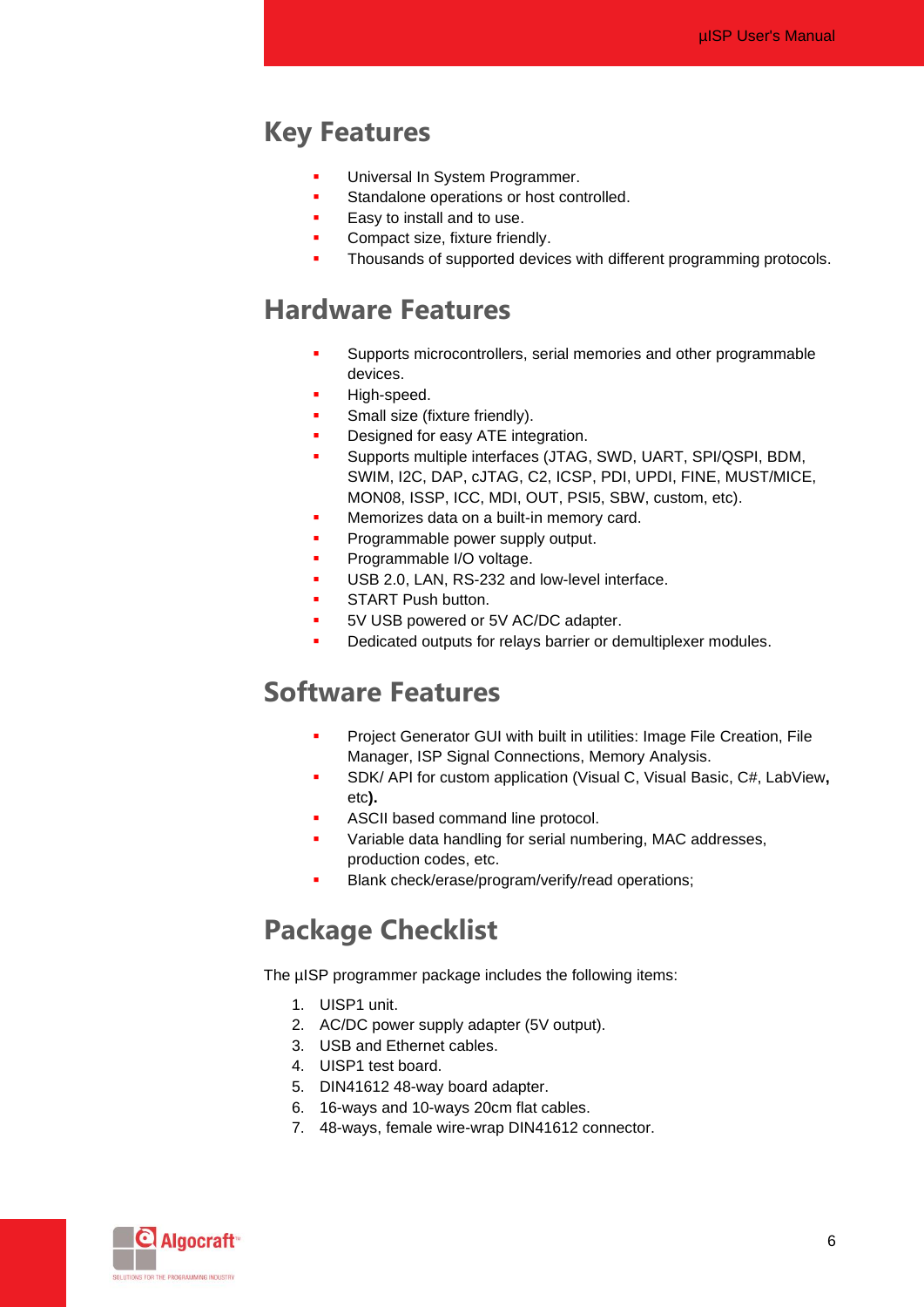#### <span id="page-6-0"></span>**Connectors Overview**

µISP has several connectors for interfacing to a host PC, to an Automatic Test Equipment (ATE), and to the target system(s) to be programmed. The following pictures show where the various connectors are located.



- The USB connector is used to communicate with a host PC system. µISP can also be powered by this USB type C (5V) port.
- **·** The LAN connector is used to communicate with a host PC system.
- The multifunctional STATUS LED shows the status of programmer and the result of the project execution.
- The START button executes the programming process with the last downloaded project.
- The ISP connector is used to interface to the target system(s) to be programmed.
- **•** The CONTROL connector is used to interface the instrument to an ATE or other systems. After the configuration of the parameters, the programmer can be controlled by I/O lines (START, BUSY, PASS/FAIL).

For details and pinout of the various connectors, see the "Connectors" chapter.

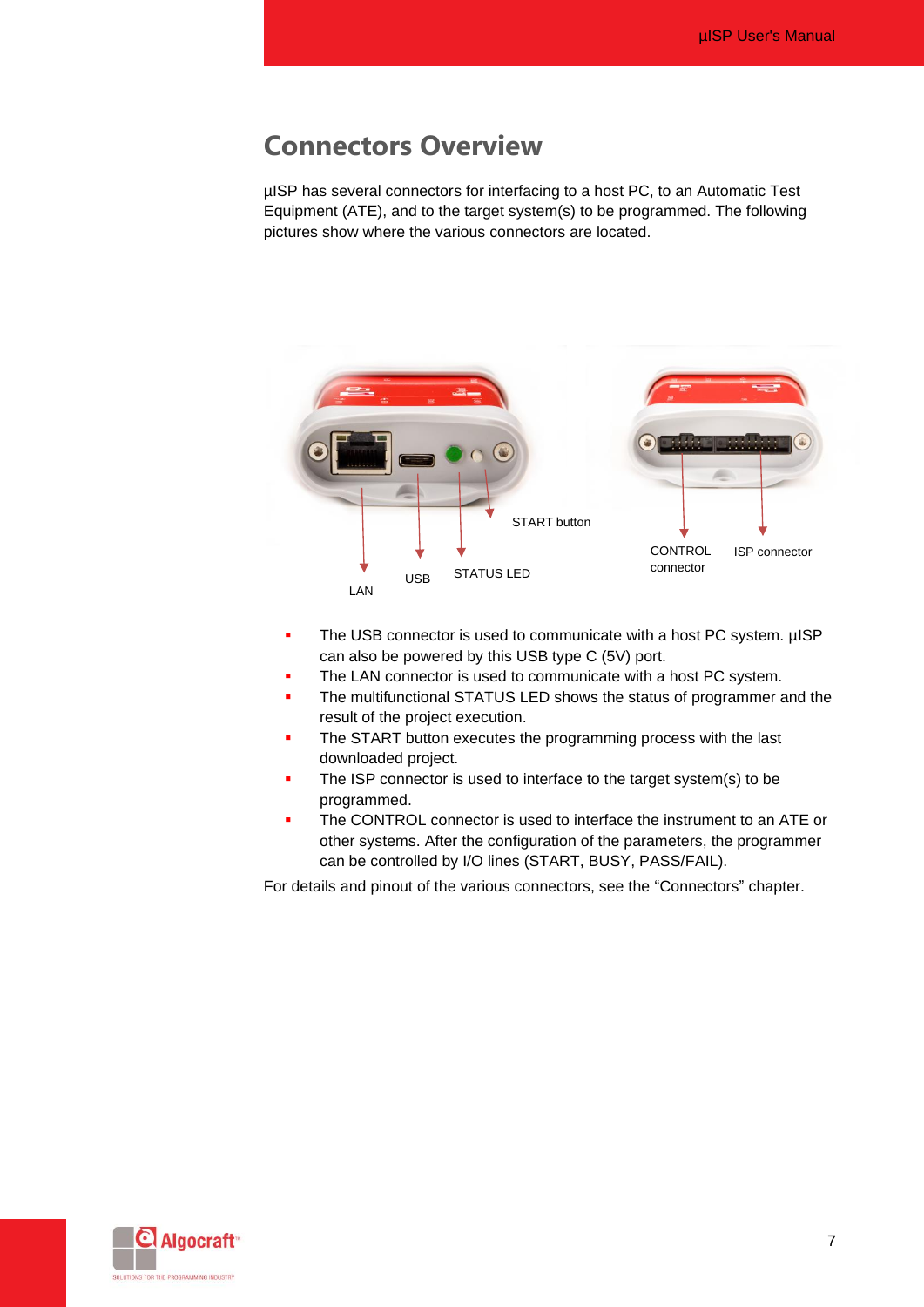### **LED STATUS indication**

The multicolor LED on the rear panel of the instrument, shows the status of the programmer. Solid on (BLUE color), blinks if the system needs user action.

<span id="page-7-0"></span>

| <b>Color</b>  | <b>Status</b>     | <b>Description</b>                                                       |
|---------------|-------------------|--------------------------------------------------------------------------|
| <b>VIOLET</b> | <b>RESET/INIT</b> | The programmer is in bootloader mode for internal<br>system boot         |
| <b>BLUE</b>   | <b>IDLE/READY</b> | The programmer is in idle state, powered and ready<br>to accept commands |
| <b>RED</b>    | <b>FAIL/ERR</b>   | Programming cycle completed with error                                   |
| <b>GREEN</b>  | PASS/OK           | Programming cycle completed successfully                                 |
| <b>CYAN</b>   | <b>BUSY</b>       | Programming cycle in execution                                           |

### <span id="page-7-1"></span>**Additional Documentation**

This hardware manual provides information about how to set up µISP and its hardware characteristics.

For any information about µISP commands and their syntax, please refer to the Programmer's Manual included (in PDF format) in WriteNow! setup.

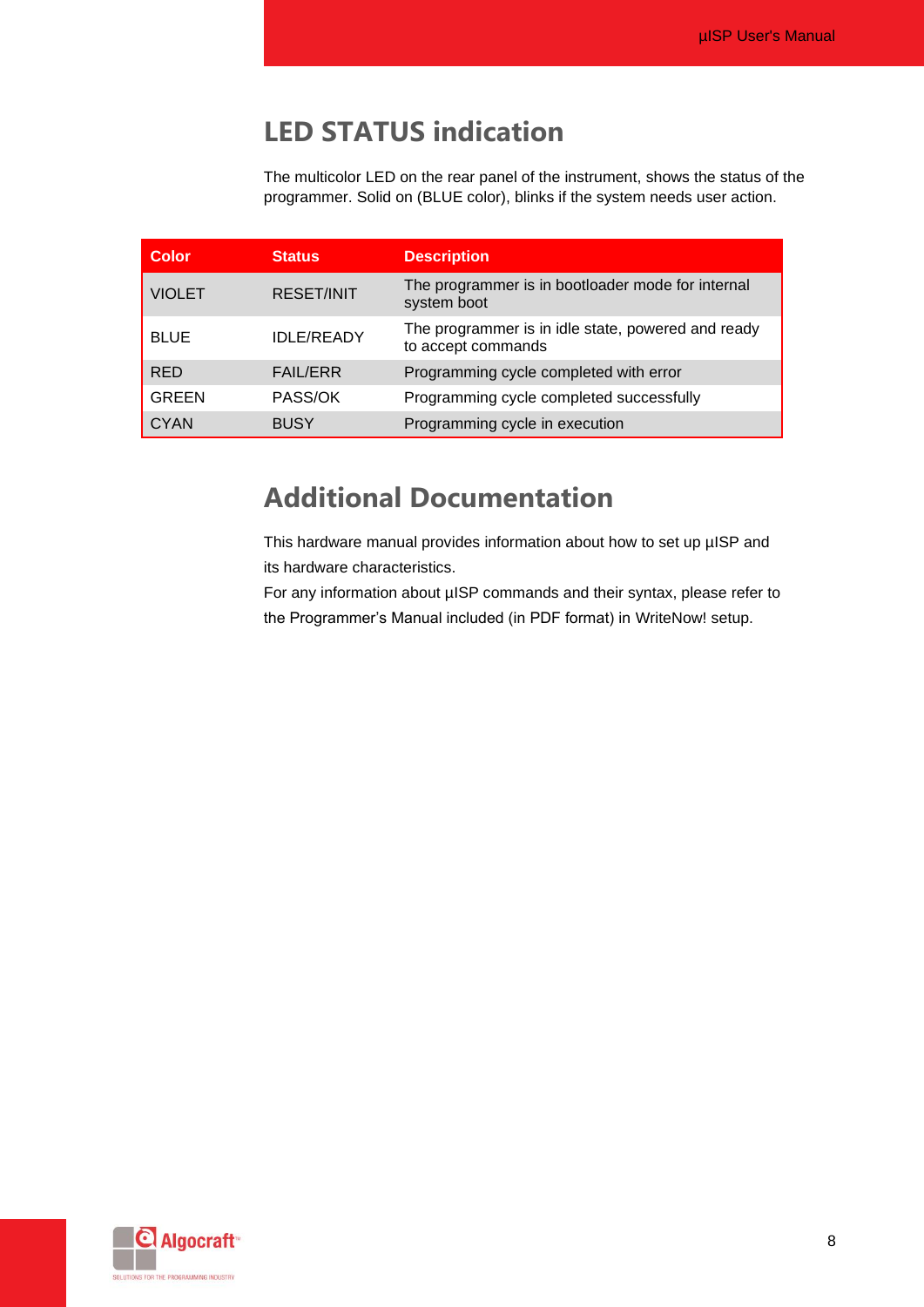## <span id="page-8-0"></span>2. **Programming Installations**

Algocraft's µISP series finds different applications into the device programming field: into an on-board programming system for standalone stations or into automatic test equipment. It can be used for a single programming or for a multidevice parallel programming using different units.

### <span id="page-8-1"></span>**Stand-alone – Manual Programming**



Once the programmer is configured, the programming cycle is executed by simply pressing the START button. The result of the programming is verified by the status of the multifunction LED (BUSY/PASS/FAIL). µISP can be used as a handheld instrument in standalone mode for in-field programming.

### <span id="page-8-2"></span>**Stand-alone – Automated Programming**

After the configuration of the parameters, the programmer can only be controlled by I/O lines (START, BUSY, PASS/FAIL). The needed signals to control the instrument in standalone mode are located in the "CONTROL" connector.

### <span id="page-8-3"></span>**Multiple Programming system**

By using a simple USB HUB or LAN switch, it is possible to create a parallel programming system.

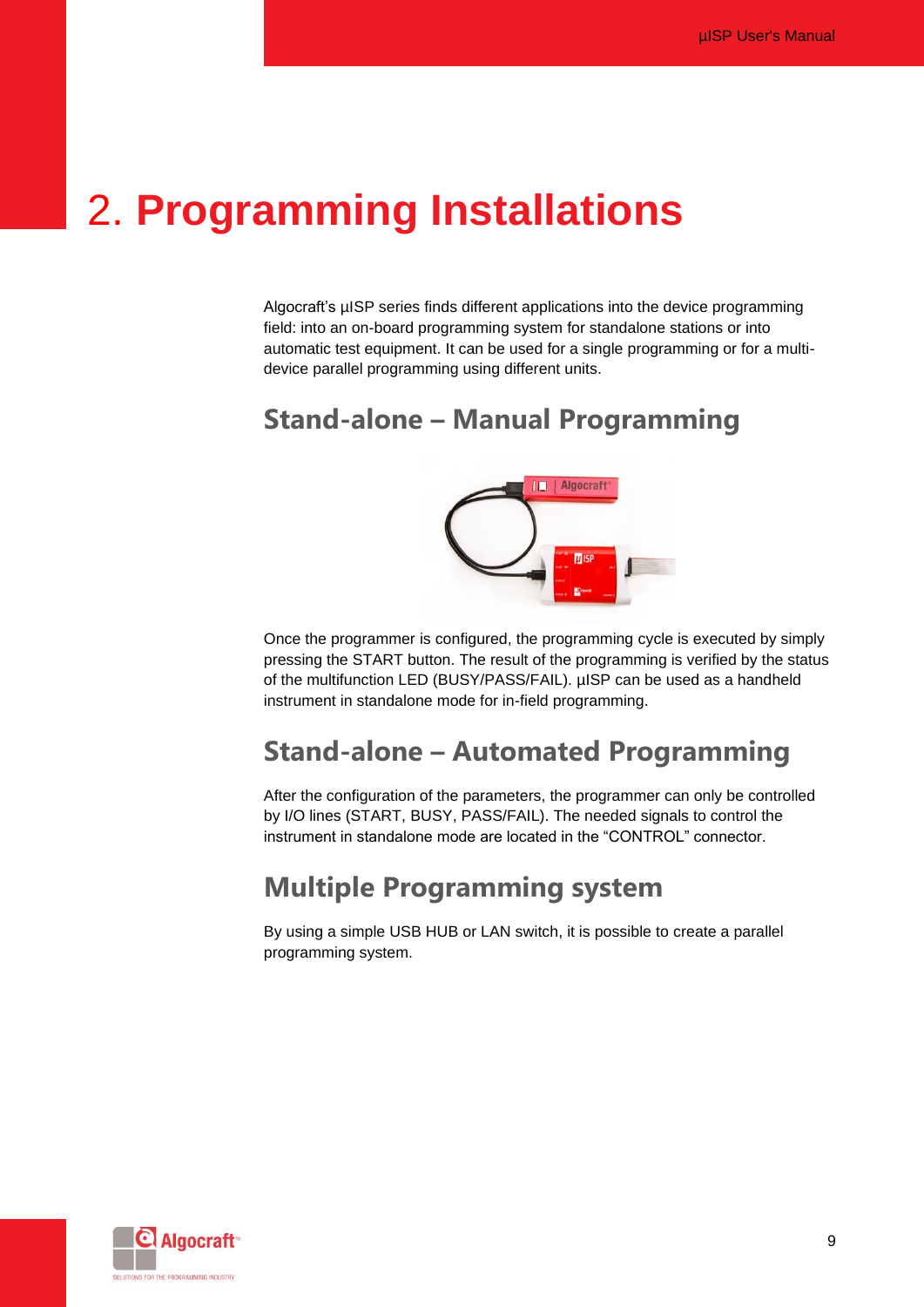# <span id="page-9-1"></span><span id="page-9-0"></span>3. **System Setup**

#### **Software setup**

Install the last software version of WriteNow! Setup available on our web site [www.algocraft.com](http://www.algocraft.com/) under **downloads > software** menu.

To install the system software, you must log in as Administrator.

The WriteNow! system software setup installs all of the required components to your hard drive. These components include:

- The WriteNow! Project Generator utility;
- Command-line utilities and Interface Library;
- Documentation in PDF format

Launch the Project Generator application, that is located under **Programs > Algocraft > WriteNow! Software > Project Generator.**

Configure your µISP instrument. Choose **Settings > Select Hardware Model**, and specify your µISP model and communication settings with the PC. µISP can be connected through USB, LAN and serial port (RS232).

#### <span id="page-9-2"></span>**Hardware setup**

To setup µISP, you must follow the steps below:

- Connect µISP to your PC through the provided Ethernet or USB cable.
- Power up µISP (by USB Type C (5V) or using the provided power supply).
- Set up LAN or USB port.
- Check µISP communication sending commands via WriteNow! Project Generator utility.

#### <span id="page-9-3"></span>**Project setup**

Projects are sequences of commands collected in a text file. The project file contains all the target device information and user settings. Use the WriteNow! Project Generator utility to create or edit a project file and then follow the Project Creation Wizard steps.

### <span id="page-9-4"></span>**Connect to Target Device**

Connect µISP to your target system through the ISP connector. To view the connections for your selected target device, select **Project > Show ISP Connections**.

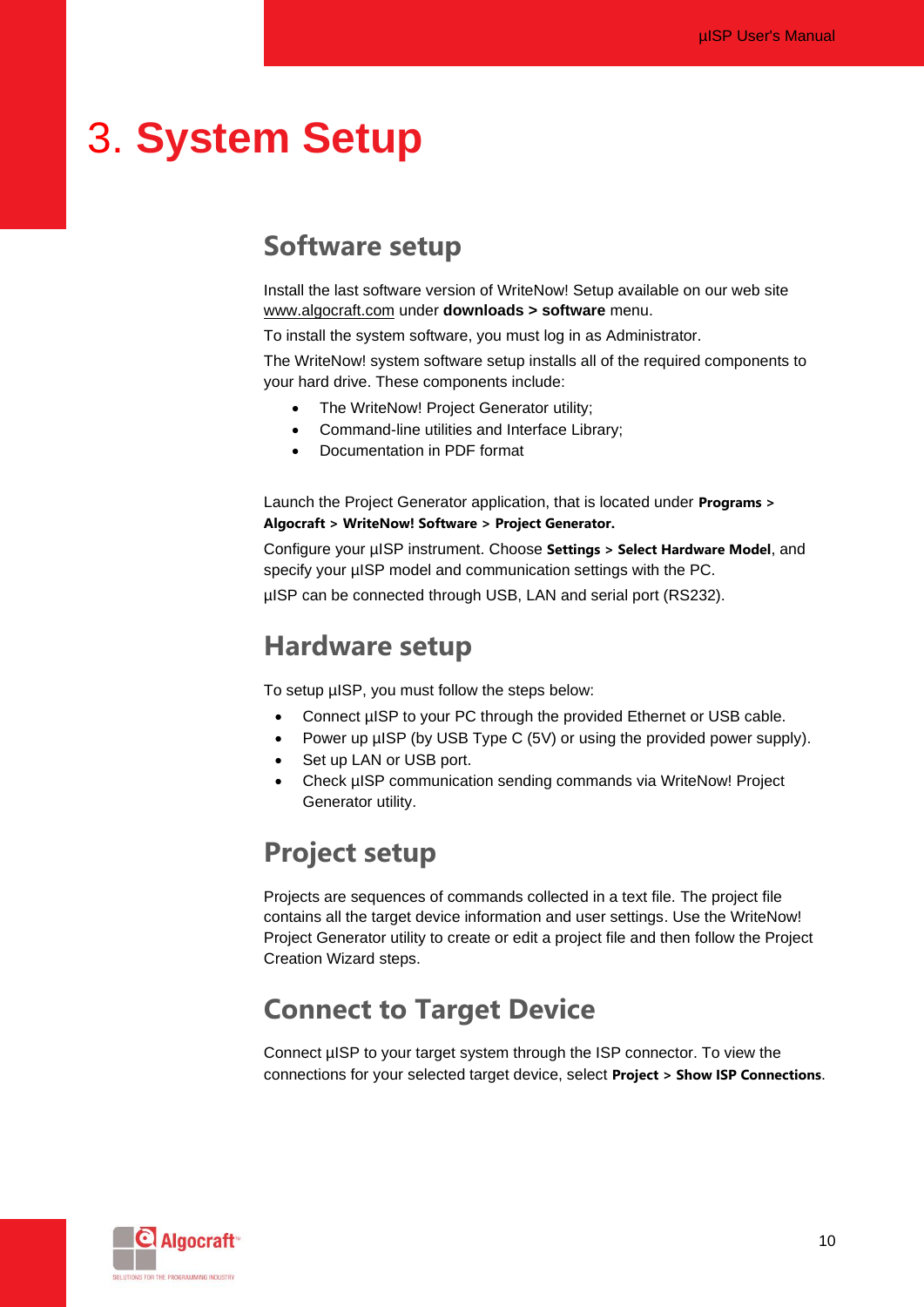## **Interfacing with your Test/Programming Equipment**

µISP can be controlled in three ways:

- By manually sending commands and receiving answers, using the Project Generator Terminal or any other terminal application;
- By configuring the instrument so that it can work in standalone, that is without a connection to a PC;
- By building your own PC software that interfaces to the instrument (for more information, see "WriteNow! API" on Programmer's Manual).

#### <span id="page-10-0"></span>**Hardware Test**

The diagnostic procedure is a very easy way to verify if any hardware faults occur. Use the provided test-board to check the programmer hardware functionality.

## <span id="page-10-1"></span>**Programming Drivers**

µISP comes with preinstalled programming drivers (algorithms) that support common microcontrollers and memories.

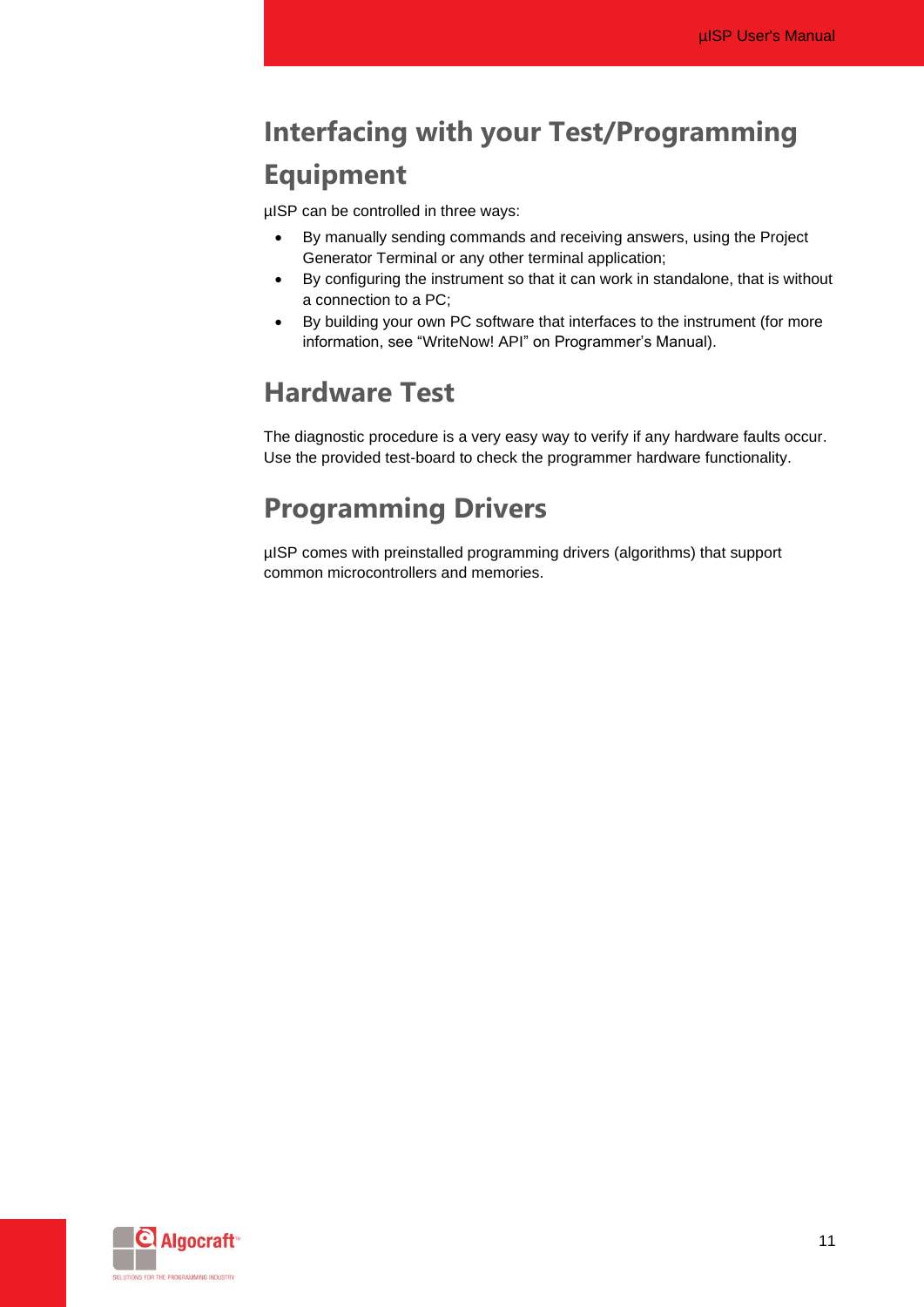# <span id="page-11-1"></span><span id="page-11-0"></span>4. **Standalone Mode (low-level interface)**

### **Overview**

µISP can work with no connection to a PC (standalone mode). In standalone mode, the instrument is controlled through a low-level connection interface (CONTROL connector). With this simple interface it is possible to start a project (START) and check the result (OK/ERR).

### **Signals**

The needed signals to control the instrument in standalone mode are located in the "CONTROL" connector and are explained as below.

<span id="page-11-2"></span>

| Signal        | <b>Description</b>                                                                                                                              |
|---------------|-------------------------------------------------------------------------------------------------------------------------------------------------|
| <b>START</b>  | Executes the last downloaded project. Active low                                                                                                |
| <b>OK/ERR</b> | Valid at the end of project execution (when BUSY is low). Indicate, the<br>success state of the programming project. (OK = high, $ERR = low$ ). |
| <b>BUSY</b>   | Indicates that a project is being executed. Active high                                                                                         |

### **Application Example**

<span id="page-11-3"></span>

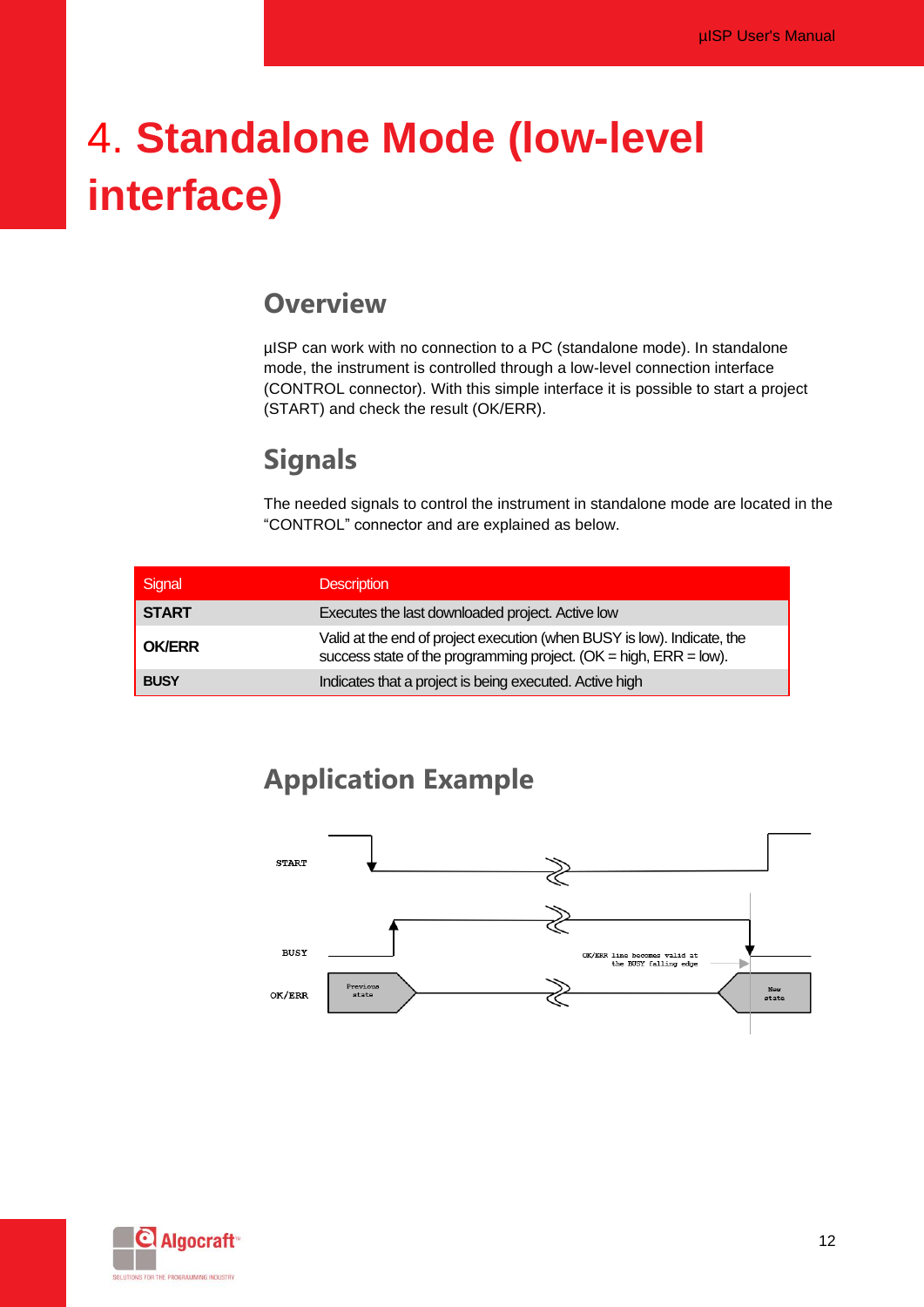# <span id="page-12-1"></span><span id="page-12-0"></span>5. **Power Supply and Modules**

### **Power Supply**

µISP can be powered in two ways:

- Through a 5V power supply connected to a USB (5V) connector.
- Dedicated lines in the "CONTROL" connector.

If the BUP (board under programming) is powered through the uISP at voltage greater then 5V, we suggest to use the AC/DC power adapter to power the programmer in order to avoid to exceed the maximum USB current limit (500mA)

### <span id="page-12-2"></span>**Relays Lines**

µISP features two lines (RLY0 and RLY1) on the "ISP" connector for driving an external relay barrier or a demultiplexer module.

When you create a programming project using the Project Generator application, relays are by default closed at the beginning of the project (with **the #relay –o close** command) and opened at the end (with **the #relay -o open** command). These signals are driven to ground when **a #relay -o close** command is executed, and driven to a weak pull-up at 5.5V when a **the #relay -o open**  command is executed.

### <span id="page-12-3"></span>**Demultiplexer Module**

The demultiplexer module is designed to increase the number of ISP channels. The Reed relay technology ensures true galvanic isolation.

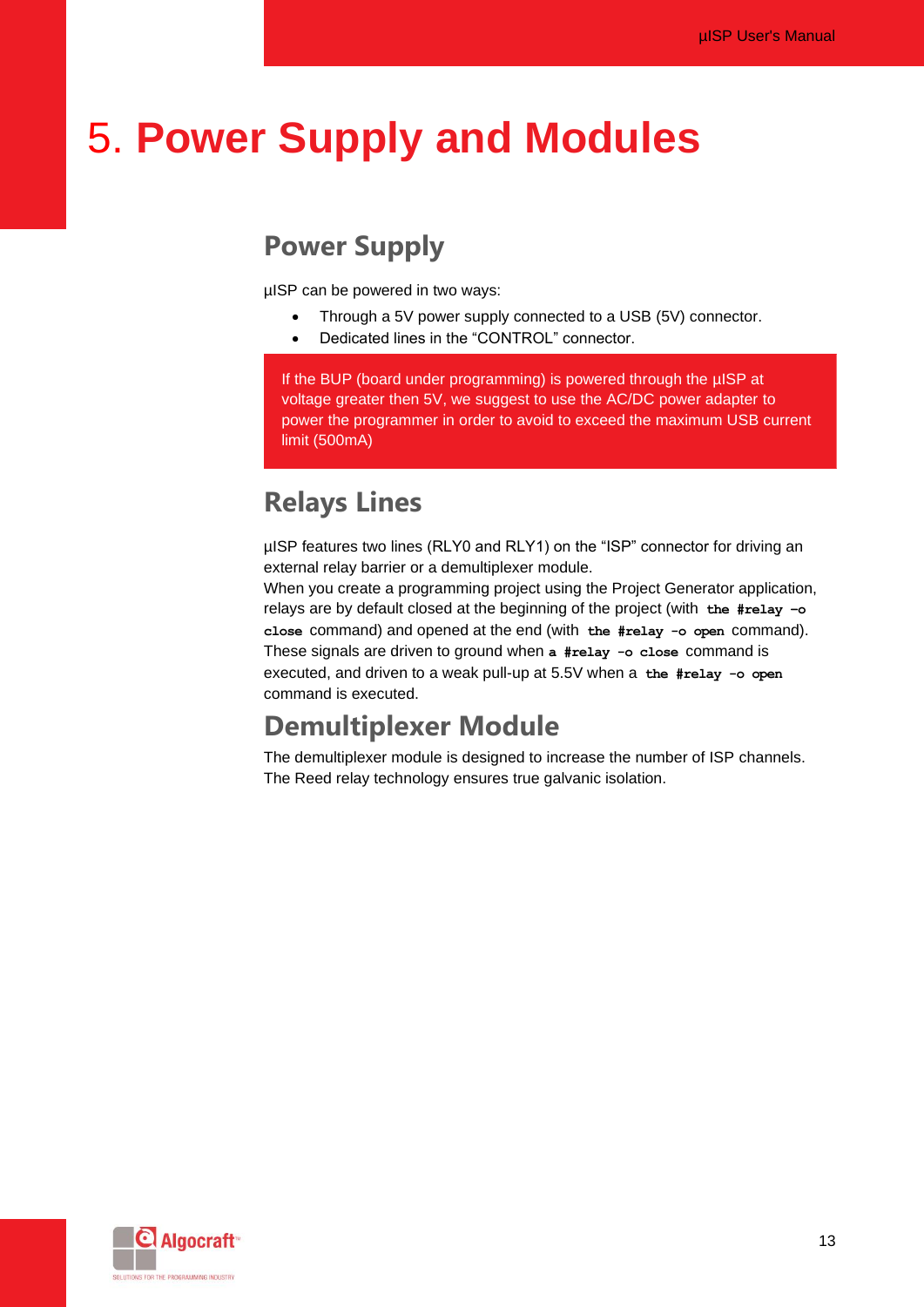# <span id="page-13-1"></span><span id="page-13-0"></span>6. **Connectors**

## **"ISP" Connector**



*ISP Signal Definitions*

| <b>Description</b>                         | <b>Signal Name</b>                  | Pin# | Pin#           |                | <b>Signal Name</b>  | <b>Description</b>    |
|--------------------------------------------|-------------------------------------|------|----------------|----------------|---------------------|-----------------------|
| <b>ISP Line 1</b>                          | $\square$ S1L01                     |      | 2              | $\mathbb{R}^n$ | RLY <sub>0</sub>    | Relay Output 0        |
| ISP Line 2                                 | $\Box$ S1L02                        | 3    | $\overline{4}$ | $\blacksquare$ | RLY1                | <b>Relay Output 1</b> |
| <b>ISP Line 3</b>                          | $\blacksquare$ S1L03                | 5    | 6              | о              | 5V <sub>5</sub> OUT | Reserved              |
| <b>ISP Line 4</b>                          | S1L04<br>$\Box$                     | 7    | 8              | о              | <b>GND</b>          | Ground                |
| <b>ISP Line 5</b>                          | S <sub>1</sub> L <sub>05</sub><br>о | 9    | 10             | О              | <b>GND</b>          | Ground                |
| ISP Line 6                                 | $\blacksquare$ S1L06                | 11   | 12             | О              | <b>GND</b>          | Ground                |
| <b>ISP Line 7</b>                          | $\Box$ S1L07                        | 13   | 14             | 0              | <b>GND</b>          | Ground                |
| <b>Target Programmable</b><br>Power Supply | $\Box$ S1PPS                        | 15   | 16             | о              | <b>GND</b>          | Ground                |

## <span id="page-13-2"></span>"**CONTROL" Connector**



#### *CONTROL Interface Signals*

| <b>Description</b>                 | <b>Signal</b><br><b>Name</b> | Pin# | Pin# | <b>Signal</b><br><b>Name</b> | <b>Description</b>       |
|------------------------------------|------------------------------|------|------|------------------------------|--------------------------|
| <b>Input Power Supply</b>          | 5V EXT                       |      | 2    | <b>GND</b>                   | Ground                   |
| <b>Input Power Supply</b>          | 5V EXT                       | 3    | 4    | <b>GND</b>                   | Ground                   |
| RS-232 TX (Output)                 | <b>TX RS232</b>              | 5    | 6    | RX 232                       | RX_RS232 (Input)         |
| Project Start (Input with pull-up) | <b>START</b>                 | 7    | 8    | <b>BUSY</b>                  | Busy (Output, push-pull) |
| OK/ERR (Output, push-pull)         | OK/ERR                       | 9    | 10   | <b>GND</b>                   | Ground                   |

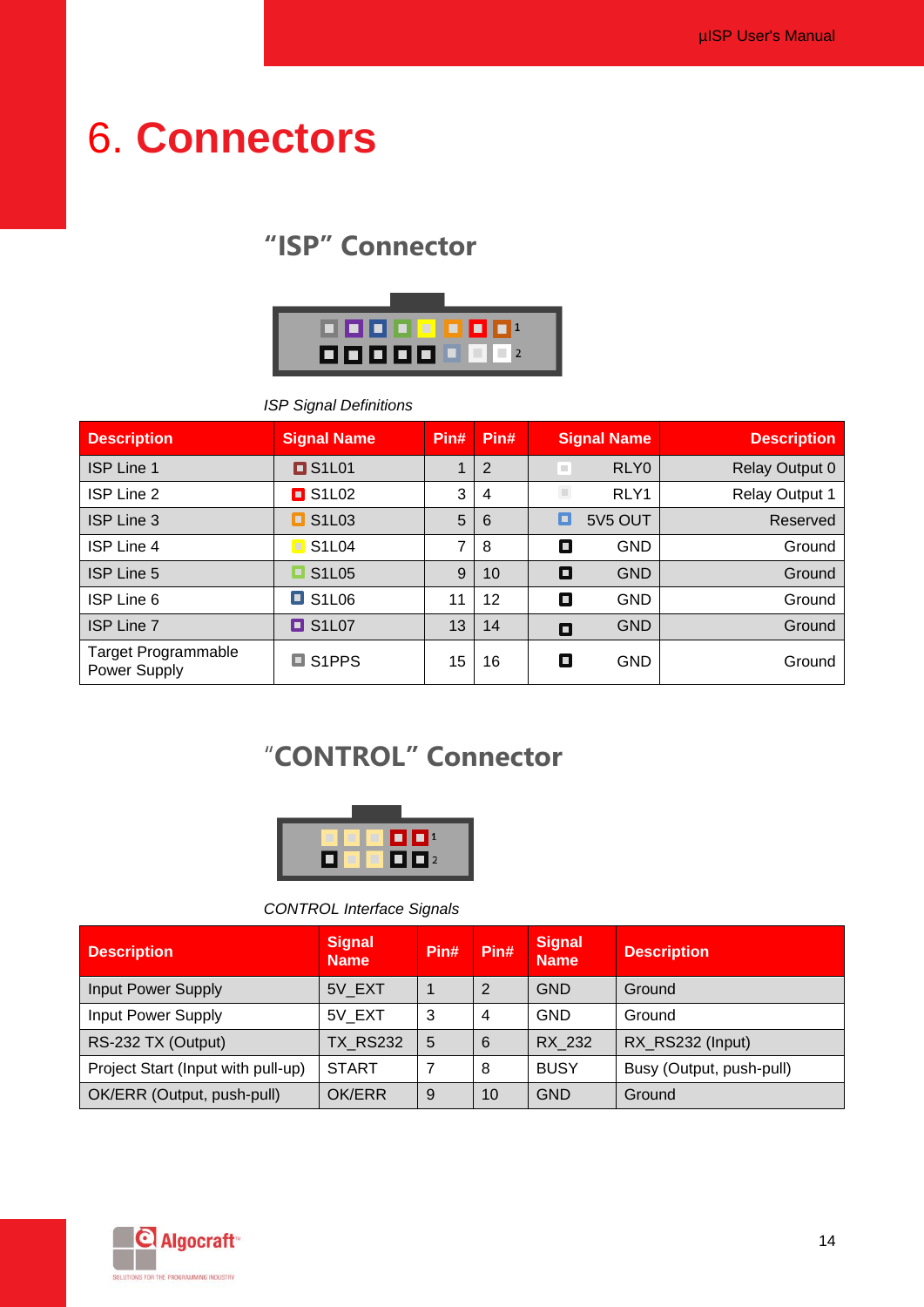#### <span id="page-14-0"></span>**"UISP1-DIN-ADP" Board Connector**



A UISP1-DIN-ADP board adapter is included in the package. This adapter has been designed for an easy fixture wire-wrapping connection and it's also signal compatible with all the WriteNow! Series connectors.

#### *UISP1-DIN-ADP Signals*

| <b>Signal</b>      | <b>Description</b>                      |                | <b>UISP1-DIN-ADP Pin</b> |
|--------------------|-----------------------------------------|----------------|--------------------------|
|                    | <b>ISP Signals</b>                      |                |                          |
| S1L01              | ISP Line 1                              | П              | A <sub>1</sub>           |
| S1L02              | ISP Line 2                              | о              | A2                       |
| S1L03              | ISP Line 3                              | ٠              | A <sub>3</sub>           |
| S1L04              | ISP Line 4                              | $\blacksquare$ | A <sub>4</sub>           |
| S1L05              | ISP Line 5                              | п              | <b>B1</b>                |
| S1L06              | ISP Line 6                              | o              | B <sub>2</sub>           |
| S1L07              | ISP Line 7                              | п              | B <sub>3</sub>           |
| S <sub>1</sub> PPS | <b>Target Programmable Power Supply</b> | о              | <b>B4</b>                |
| S1GND              | Ground                                  | П              | C1/C2                    |
| RLY0               | Relay Output 0                          | ш              | C <sub>4</sub>           |
| RLY1               | Relay Output 1                          | $\blacksquare$ | C <sub>3</sub>           |
|                    | <b>CONTROL Signals</b>                  |                |                          |
| <b>GND</b>         | Power Supply Ground                     | П              | C13/C14/C15/C16          |
| <b>TX_RS232</b>    | RS-232 TX (Output)                      | <b>D</b>       | A16                      |
| <b>RX RS232</b>    | RS-232 RX (Input)                       | D.             | <b>B16</b>               |
| <b>START</b>       | Project Start (Input, internal pull-up) | $\Box$         | <b>B13</b>               |
| <b>BUSY</b>        | Busy (Output, push-pull)                | D              | <b>B14</b>               |
| OK/ERR             | Site OK/ERR (Output, push-pull)         | $\mathbb{R}^3$ | A13                      |

One of the most important parameters to take into account for ISP wiring is the connection length.

For this reason, the programmer should be placed as close as possible to the BUP (Board Under Programming) keeping the ISP wiring length as short as possible.

All the ground lines available on the ISP connector should be wired to the BUP.

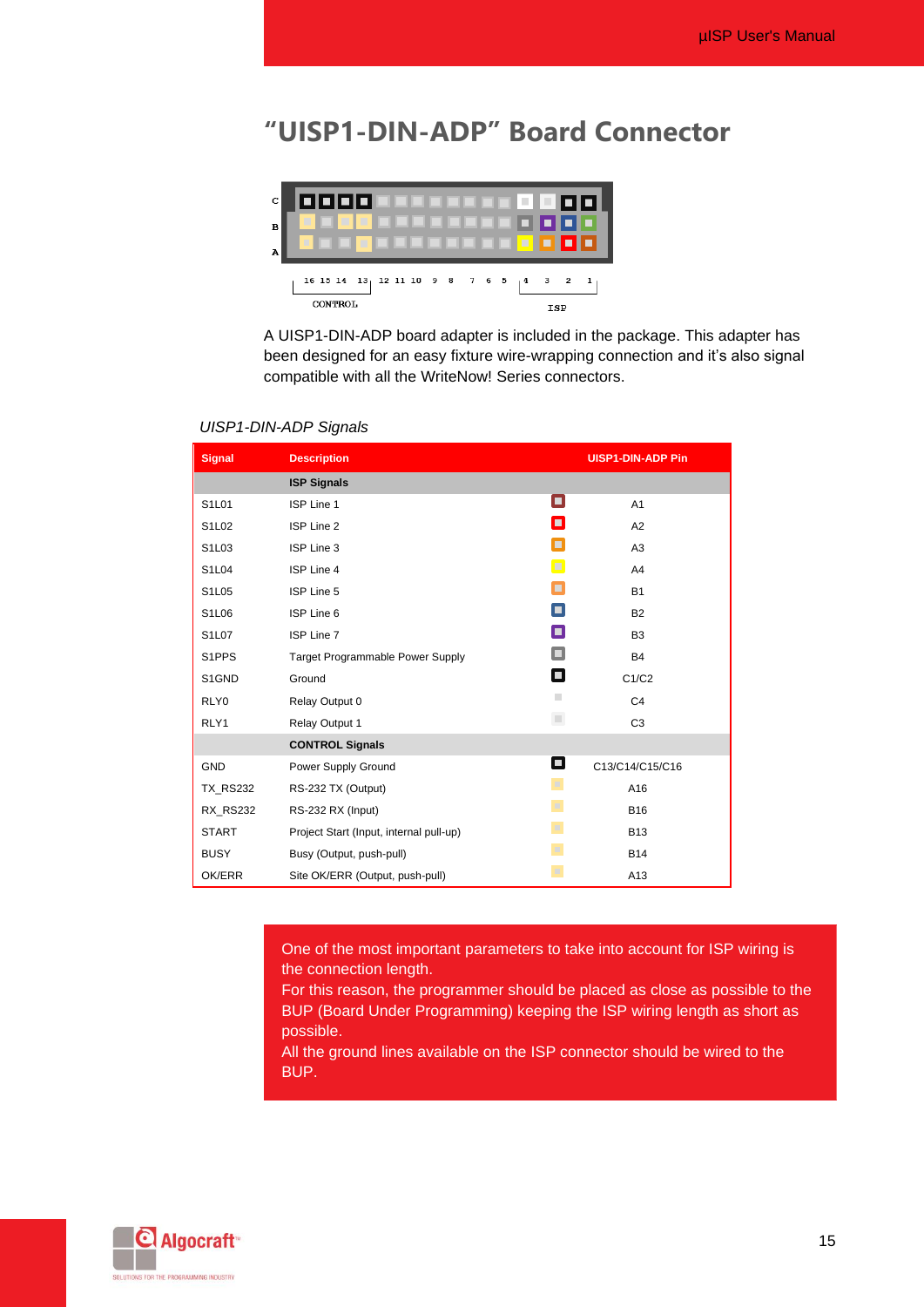# <span id="page-15-0"></span>7. **Specifications**

## **Electrical Specifications**

<span id="page-15-1"></span>

| <b>Feature</b>                                | <b>Value</b>                      |
|-----------------------------------------------|-----------------------------------|
| <b>Maximum Ratings</b>                        |                                   |
| Power supply voltage                          | 6.5V                              |
| ISP S1L[17] voltage                           | $-0.7 - 6.5V$                     |
| ISP S1L[17] current                           | ±50mA                             |
| ISP S1PPS voltage                             | $-0.7 - 18V$                      |
| ISP S1PPS current <sup>(*)</sup>              | 170 <sub>m</sub> A                |
| ISP S1RLY[01] voltage                         | $-1.0 - 30V$                      |
| Control interface START, BUSY, OK/ERR voltage | $-0.7 - 6.0V$                     |
| <b>Operating Ranges</b>                       |                                   |
| Power supply voltage                          | USB powered or external 4.5V-5.5V |
| ISP S1L1 voltage                              | $0-15V$                           |
| ISP S1L[27] voltage                           | $0 - 5.5V$                        |
| ISP S1L[17] adjustable voltage resolution     | 100mV                             |
| ISP S1PPS voltage                             | $1.5 - 12.5V$                     |
| <b>ISP S1PPS current</b>                      | 150 <sub>m</sub> A                |
| ISP S1PPS adjustable voltage resolution       | 100mV                             |
| ISP S1RLY[01] voltage                         | $0 - 28V$                         |
| Control interface START, BUSY, OK/ERR voltage | $0 - 5.5V$                        |
| LAN                                           | 100Mbit/s                         |
| <b>USB</b>                                    | 2.0 full-speed                    |

(\*) Current limited, recovers automatically after fault condition is removed.